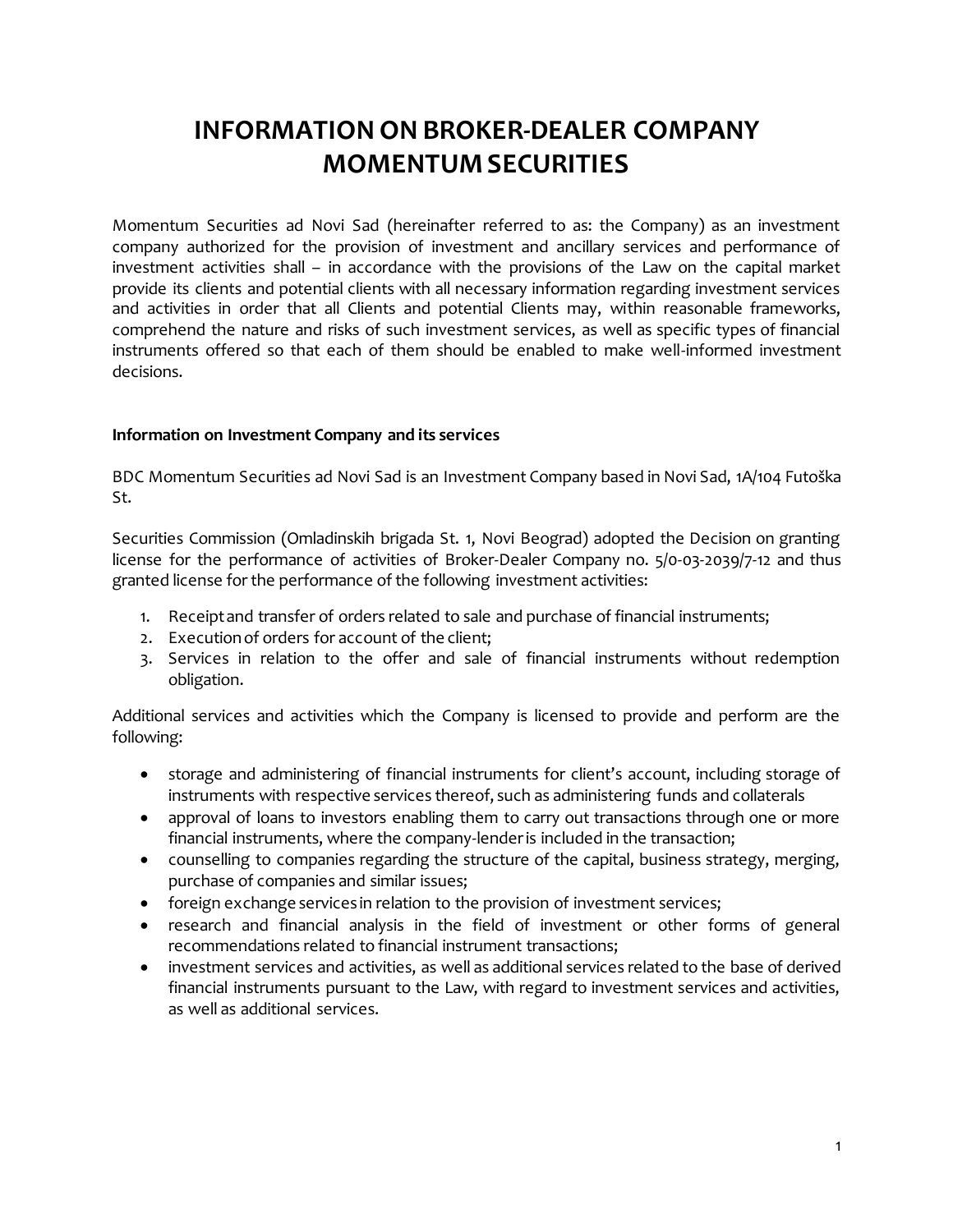BDC Momentum Securities is a member of the following institutions:

#### **Belgrade Stock Exchange ad Belgrade**

1 Omladinskih brigada st., 11070 Novi Beograd

#### **Central Securities Depository and Clearing House**

5 Nikole Pašića Square, 11000 Beograd

Also, the Company is a member of the Investor Protection Fund, organized by the Deposit Insurance Agency.

#### **Communication with clients**

Communication among the Client and the Company, as well as receipt of documents and other information by the Company shall be carried out in Serbian language, and upon special request by the Client shall be carried out in English language as well. Should the Client request communication with the Company in English language, the Contract on provision of services shall be concluded in 4 copies, 2 of which shall be in English language. In case of differences between two versions, the version in Serbian language shall be applicable.

The Company shall provide such client with the possibility of maintaining all business correspondence and all manners of communication in English language.

All business correspondence may be sent by the Client to the permanent address of the Company:

Momentum Securities ad Novi Sad 1a Futoška St, 21000 Novi Sad Telephone no.: 021 67 28 700, 67 28 667, 67 28 707 Fax no.: 021 452 895 E-mail address: [office@momentum.rs](mailto:office@momentum.rs) Website[: www.momentum.rs](http://www.momentum.rs/)

The Company may, unless agreed otherwise, send and provide the Client with all certificates, notices, reports, calls and perform all other manners of communication in relation to investment activities and services conducted or ancillary services contracted between the Client and the Company to the address, or via contacts provided to the Company by the Client.

Communication between the Company and the Client shall be carried out in the most appropriate manner for the Client, stipulated by the contract. If the Client communicates with the Company via telephone, the conversation shall be recorded and the audio recording shall be stored permanently.

Manner of communication between the Client and the Company whilst issuing and receiving Orders, or instructions in relation to the orders is regulated by the Contract.

The Client shall immediately notify the Company of changes in addresses and other information relevant to notifying, as well as the performance of obligations of the Company in the provision of investment and ancillary services or performance of investment activities.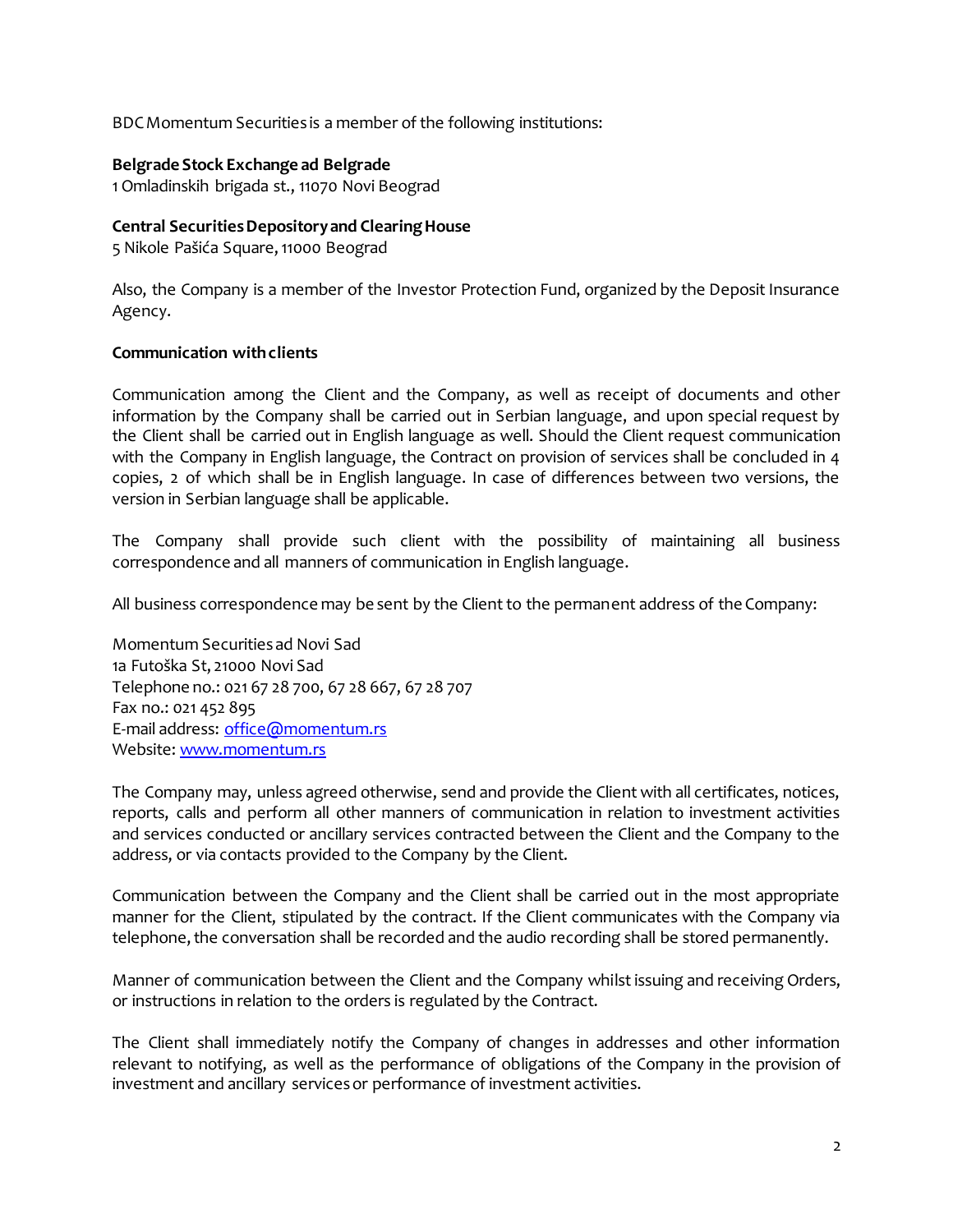When an investment company provides information to clients electronically, it shall ensure that the following conditions are satisfied:

- 1. the client has submitted to the Company a valid e-mail address;
- 2. the client has opted for such a manner of communication;
- 3. the client has been informed electronically of the website address and the place on the website where the relevant information may be accessed;
- 4. the information is regularly updated;
- 5. the information is accessible continuously.

#### **Scope, frequency and timing of reporting to the clients**

The Company shall report to the Client on all services provided, including the expenditure related to the transactions and services undertaken for the account of the Client.

The Client shall be informed of any realized transaction in the most appropriate manner stipulated by the Contract and not later than the following working day, in accordance with Article 179 of the LCM.

The Client shall be informed of any realized transactions on foreign markets not later than the following working day after the Company receives confirmation of transaction from the foreign broker who represents the Company on foreign markets.

The Client may not waive the right to obtain information on order execution, however it may direct that such information shall be sent to another person authorized by the Client.

The Company shall send at least once per annum, to each client for whom it holds financial instruments or funds, a report of such financial instruments or funds via a permanent medium.

#### **Documentation necessary for the establishment of relationship with the client**

BDC shall, prior to the commencement of relationship with the client, obtain the following documentation:

- Resident individuals:
	- a. Copy of identity card or passport;
	- b. Evidence of opened monetary account for trading with securities.
- Non-resident individuals:
	- a. Copy of passport
	- b. Decision on Tax Identification Number (TIN);
	- c. Evidence of opened monetary account for trading with securities.
- Resident legal entities:
	- a. Copy of excerpt from registration into the Registrar of Companies (not older than three months) – for the client and for legal entities owners of 25% or more stock or shares in the capital of the client (to the ultimate owner);
	- b. Copy of suitable evidence of persons authorized for representation (if not visible in the excerpt from registration);
	- c. Copies of identity card/passport of persons authorized for representation;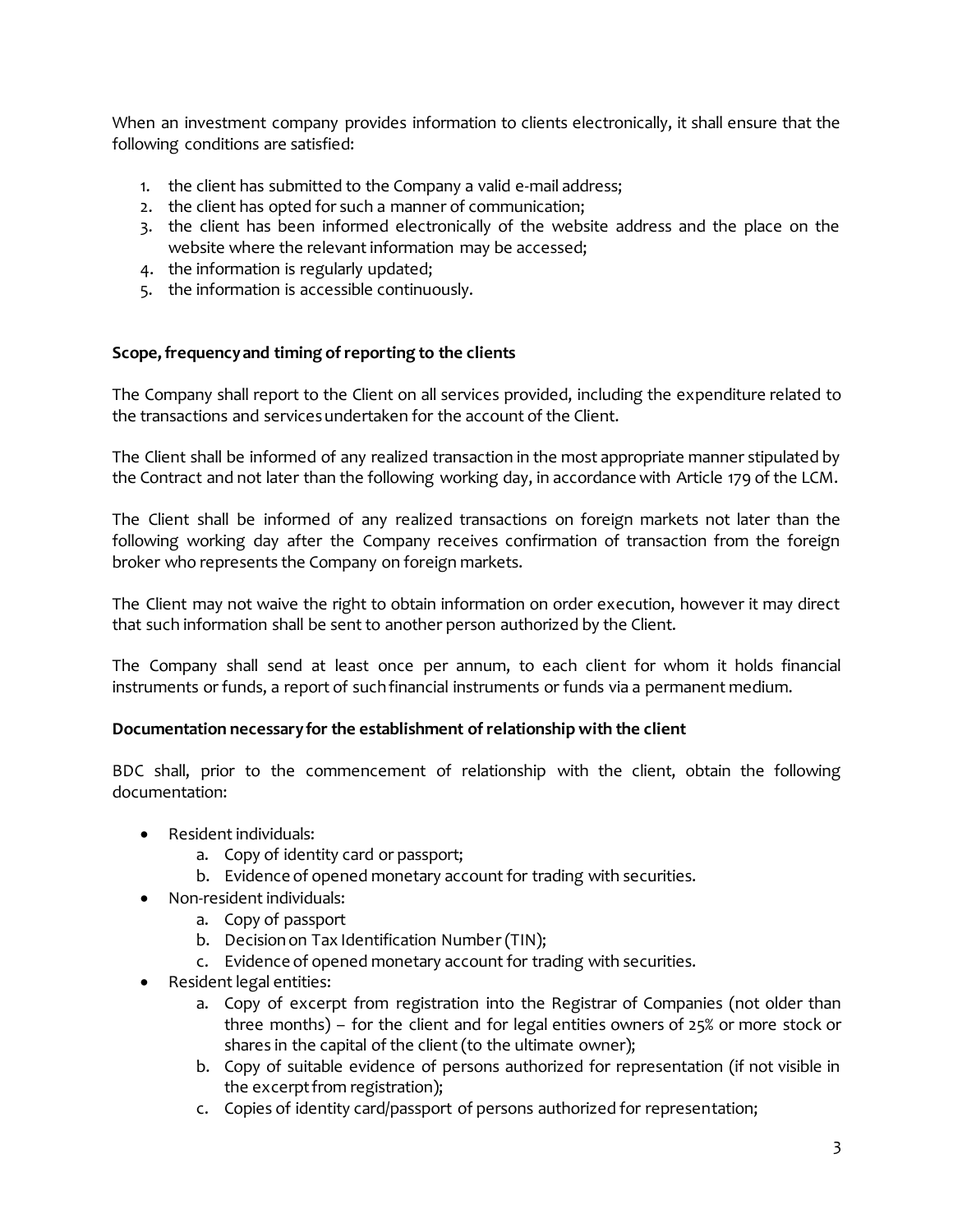- d. Copy of identity card/passport of individuals owners of 25% or more stock or shares in the capital of the client and in the capital of legal entities owners of 25% or more stock or shares in the capital of the client (to the ultimate owner);
- e. Copy of the Decision on TIN;
- f. Evidence of opened monetary account in a commercial bank.
- Non-resident legal entities:
	- a. Copy of Decision on/Excerpt from registration into the Registrar of Companies in the domicile country or other suitable registrar that illustrates the legal form of organization, head office location, address, list of persons authorized for representation and ownership structure (not older than three months) – for the client and for legal entities owners of 25% or more stock or shares in the capital of the client (to the ultimate owner);
	- b. Copy of suitable evidence of persons authorized for representation (if not visible in the excerpt from registration);
	- c. Copies of passport of persons authorized for representation;
	- d. Copy of suitable evidence of ownership structure (if not visible in the excerpt from registration) - for the client and for legal entities owners of 25% or more stock or shares in the capital of the client (to the ultimate owner);
	- e. Copy of passport of individuals owners of 25% or more stock or shares in the capital of the client and in the capital of legal entities owners of 25% or more stock or shares in the capital of the client (to the ultimate owner);
	- f. Decision on TIN;
	- g. Copy of identity card of tax representative;
	- **h.** Evidence of opened monetary account in a commercial bank.

# **Places of order reception**

The Company may receive client orders in the premises of an authorized investment company.

Client order is considered received when received at the head office of the investment company or its subsidiary, or organizational unit that is licensed for order execution.

# **Description of protection of financial instruments and/or funds of the Client**

# **Funds of the Client**

Should the Client opt for keeping any of its funds intended for trading with the Company pursuant to provisions of Article 180 of the Law, said funds of the Client shall be kept within a special client account at a credit institution separately from the money account of the Company.

An investment firm may use funds from its clients' money accounts only to pay for client obligations in connection with the investment services and activities as well as ancillary services performed for the client and shall not be used for payment of obligations of other clients.

Funds in clients' money accounts, shall not be the assets of the Company, or used for payment of liabilities of the Company or subject to debt enforcement.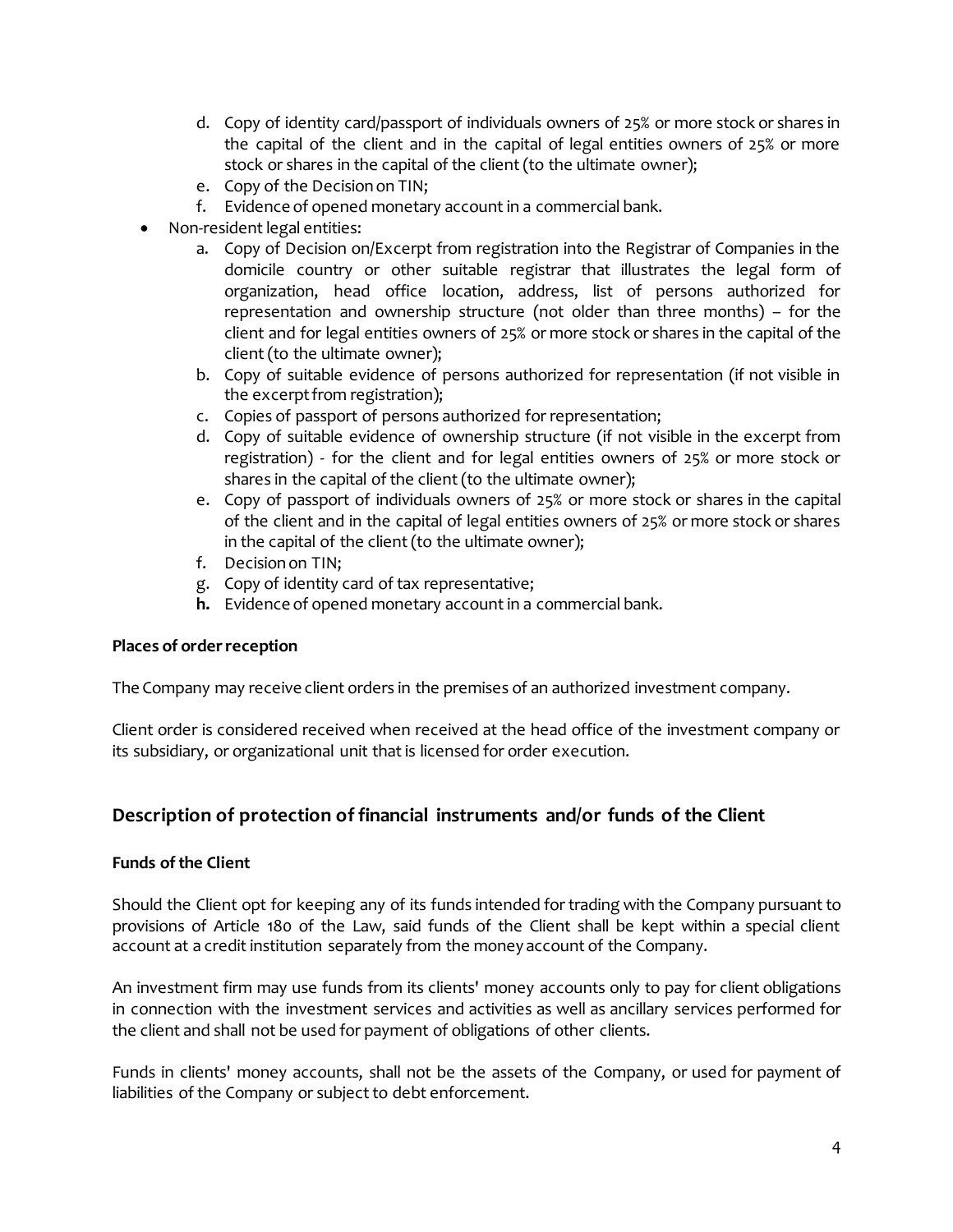The Company shall keep records of client funds in such a manner that allows it to at any time and without delay separate funds of one from funds of another client or funds of the Company. Also, the Company shall strive to hold onto the principle of long-term safety of funds in the selection of credit institution with which the client's funds shall be held.

# **Financial instruments of the Client**

All securities owned by the Client shall be kept in a financial instruments account held with the Central Securities Depository. Account number shall be defined by the Contract on opening financial instruments account.

The Company may, pursuant to the Contract with the client, open a joint financial instruments account. In such account may be found financial instruments of one or several clients of the Company.

The Company shall be responsible for the compliance of the balance of financial instruments in the joint account held with the Central Securities Depository and its analytical records, and shall keep appropriate documentation of changes in the joint account.

The Company shall keep its own financial instruments account with the Central Securities Depository, separated from clients' financial instruments accounts.

Financial instruments of the Company's clients shall not be assets or property of the Company and shall not be used for settlement of liabilities of the investment company.

The Company may use financial instruments from client's account only based on orders by the Client.

The Company shall not:

- Pawn or dispose of financial instruments owned by the client without prior written authorization;
- Use financial instruments of the client for payment of liabilities of the Company or liabilities of other clients.

# **Depositing financial instruments of the clients abroad**

The Company offers service of trade of financial instruments abroad via third party, foreign broker authorized to perform trade of financial instruments, depending on the market where the trading order is to be executed.

When selecting a depositary in which accounts client financial instruments will be held, the Company shall exercise all due care about:

- The expertise and market reputation of the depositary;
- That the depositary is subject to specific regulation in its country, governing safekeeping of financial instruments for the account of another person;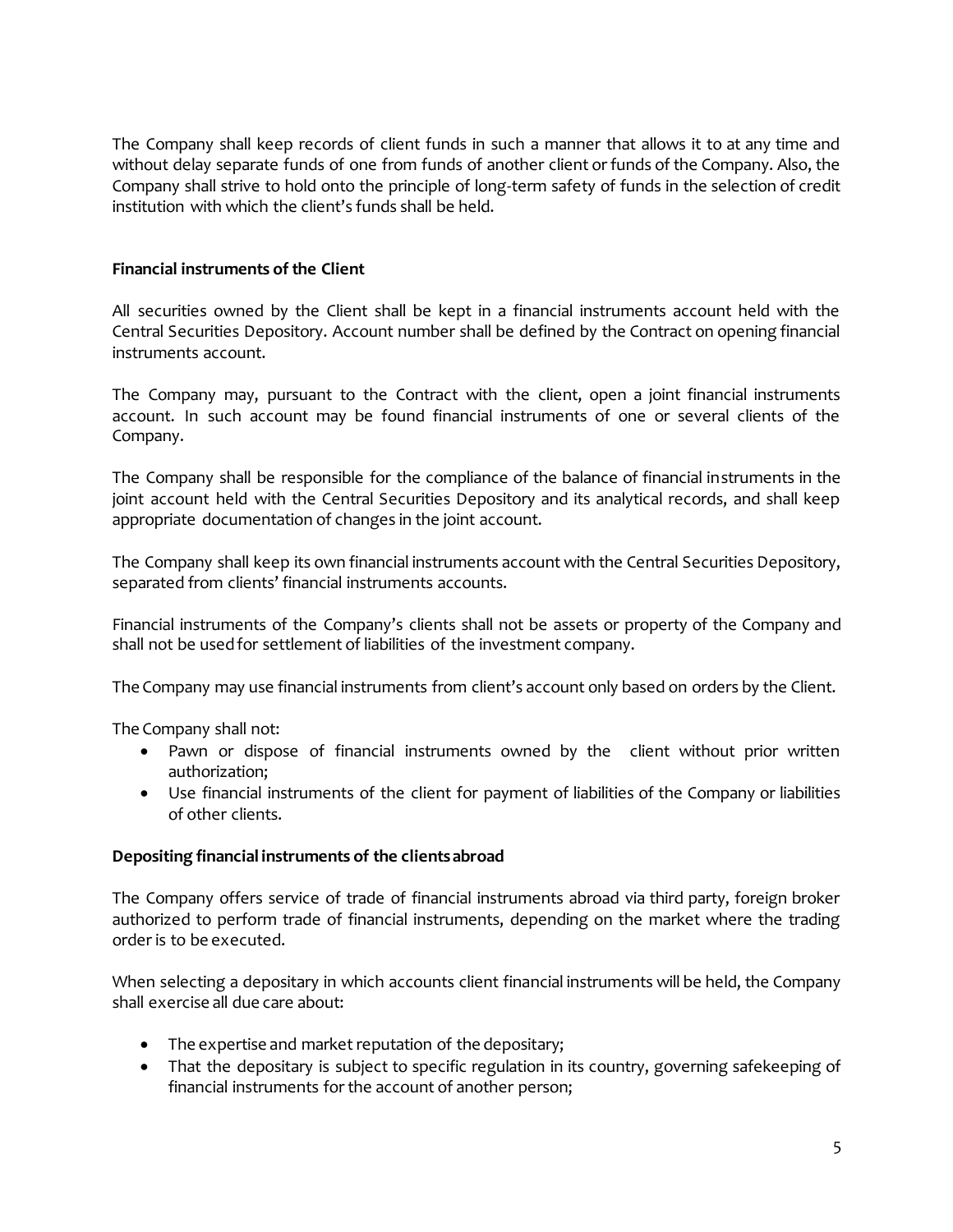• Periodic review of the depositary and of the arrangements for the holding and safekeeping of financial instruments of the Client.

By exception to the above, the Company shall be allowed to deposit financial instruments of its client into an account opened with a depositary in a country where the holding and safekeeping of financial instrument for the account of another person are not regulated, only if one of the following conditions is met:

- The nature of the financial instrument or of the investment services connected with those instruments requires them to be deposited with the depositary in that country;
- Where the professional client requests the investment company in writing to deposit his instruments with the depositary in that country.

Funds and foreign financial instruments of the clients shall be kept by the Company in joint accounts at selected commercial banks, separately from the accounts and assets of the Company itself, whereas the assets of each individual client is kept in an internal application, i.e. records of the Company, which the Company shall keep accurately and timely for each client.

In case of trading abroad the Company has contractual partners for performance of brokerage services in certain markets. In relation to the Client, the Company shall accept no liability for the misconduct of contractual partners, but shall in the event of established misconduct represent the interests of the Client until the removal of irregularities.

# **Investor Protection Fund**

The Company is a member of the Investor Protection Fund which performs activities of protection of investors whose assets or financial instruments are exposed to risk in the event of bankruptcy of the Company.

Investor Protection fund secures monetary claims of clients and client claims for reimbursement of financial instruments owed to the client by the Company, generated from provision of services of storage and administering of financial instruments for client's account, including storage of instruments with respective services thereof, such as administering funds and collaterals.

The secured amount of 20,000 Euros in dinar equivalent is related to total claims of the Client to the Company in respect of the abovementioned services.

Investor Protection Fund shall not secure assets of the following persons, regardless of the country of seat (pursuant to Article 140 of the Law on capital market):

- 1) an investment firm;
- 2) a credit institution;
- 3) a financial institution and other persons referred to in provisions of Article 172, paragraph. 1, points 1) and 3) of the Law on capital market
- 4) insurance company;
- 5) collective investment undertaking;
- 6) a management company, investment fund, a company managing the pension fund and the pension fund;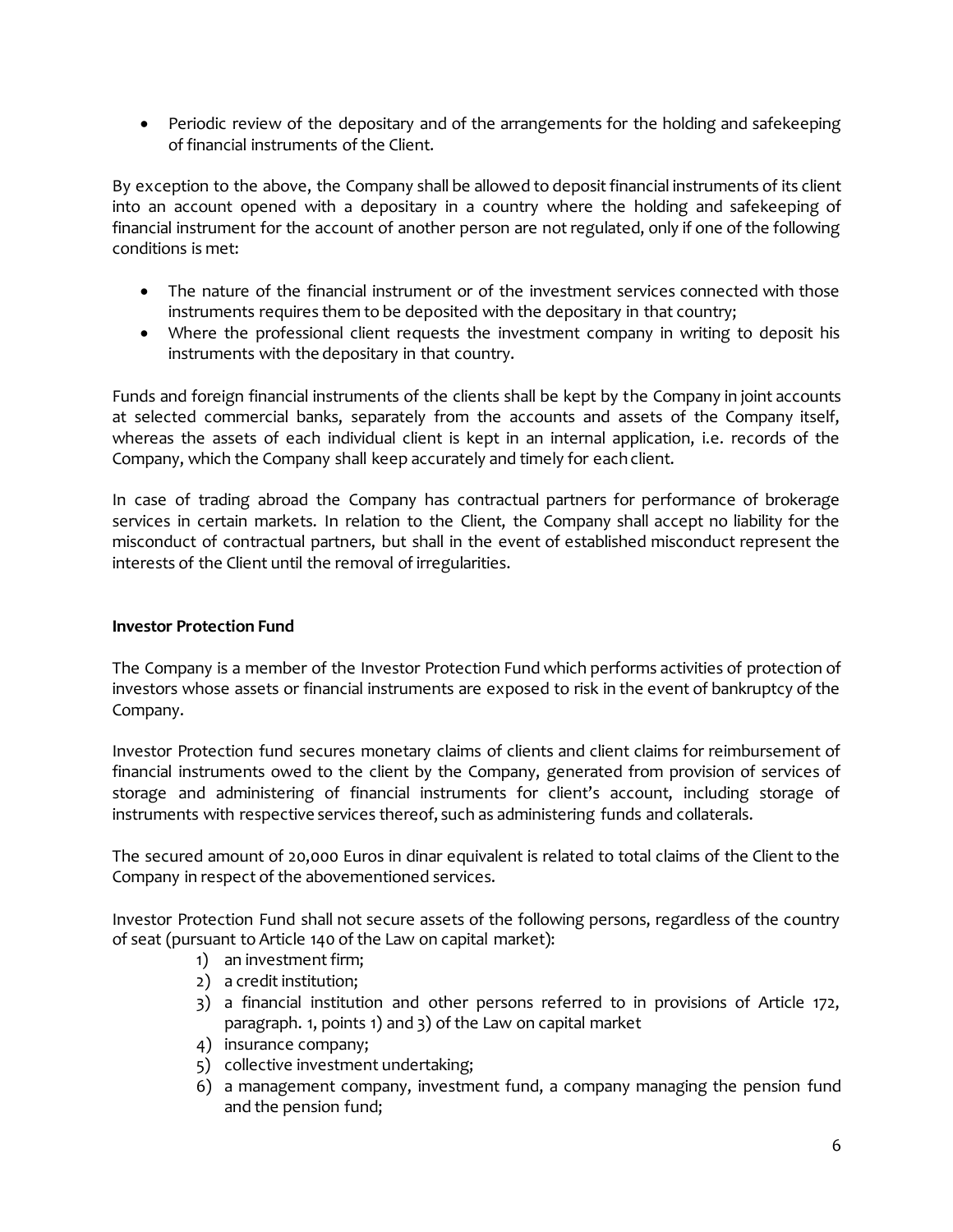- 7) supranational institutions, the government and autonomous province, regional and local bodies;
- 8) natural or legal entities owing over 5 % of shares with voting right or of capital of the Company, i.e. 5% or more shares with voting right or capital of the company closely related to the Company;
- 9) a member of the Management or Supervisory Board of the Company, if that person was occupying the aforesaid position or employed in the Company on the day of initiation of the bankruptcy proceedings of the Company or on the day of the issuing of the decision of the Commission on determining the claims or a person employed on that positions during the current or previous financial year;
- 10) family members and third parties acting on behalf of the person referred to in points 8) and 9) of this Article;
- 11) clients, auditors and employees of the Company responsible for generation of the claim or who used certain facts related to the Company causing financial difficulties to the Company or worsening its financial situation.

# **FINANCIAL INSTRUMENTS**

Financial instruments, pursuant to the LCM, are:

- Transferable securities,
- Money market instruments,
- Units in collective investment institutions (units in open investment funds) and
- Financial derivatives.

# **Transferable securities** are:

- Shares in companies or other securities equivalent to shares in companies, which represent a holding in capital or voting rights of the company, and depositary receipts in respect of shares;
- Bonds or other forms of securitized debt, including depositary receipts in respect of such securities;
- Any other securities giving the right to acquire or sell any such transferable securities or giving rise to a cash settlement determined by reference to transferable securities, currencies, interest rates or yields, commodities or other indices or measures

**Money market instruments** are financial instruments normally traded on money market, such as:

- treasury bills,
- bank treasury bills,
- commercial papers and
- certificates of deposit, excluding instruments of payment.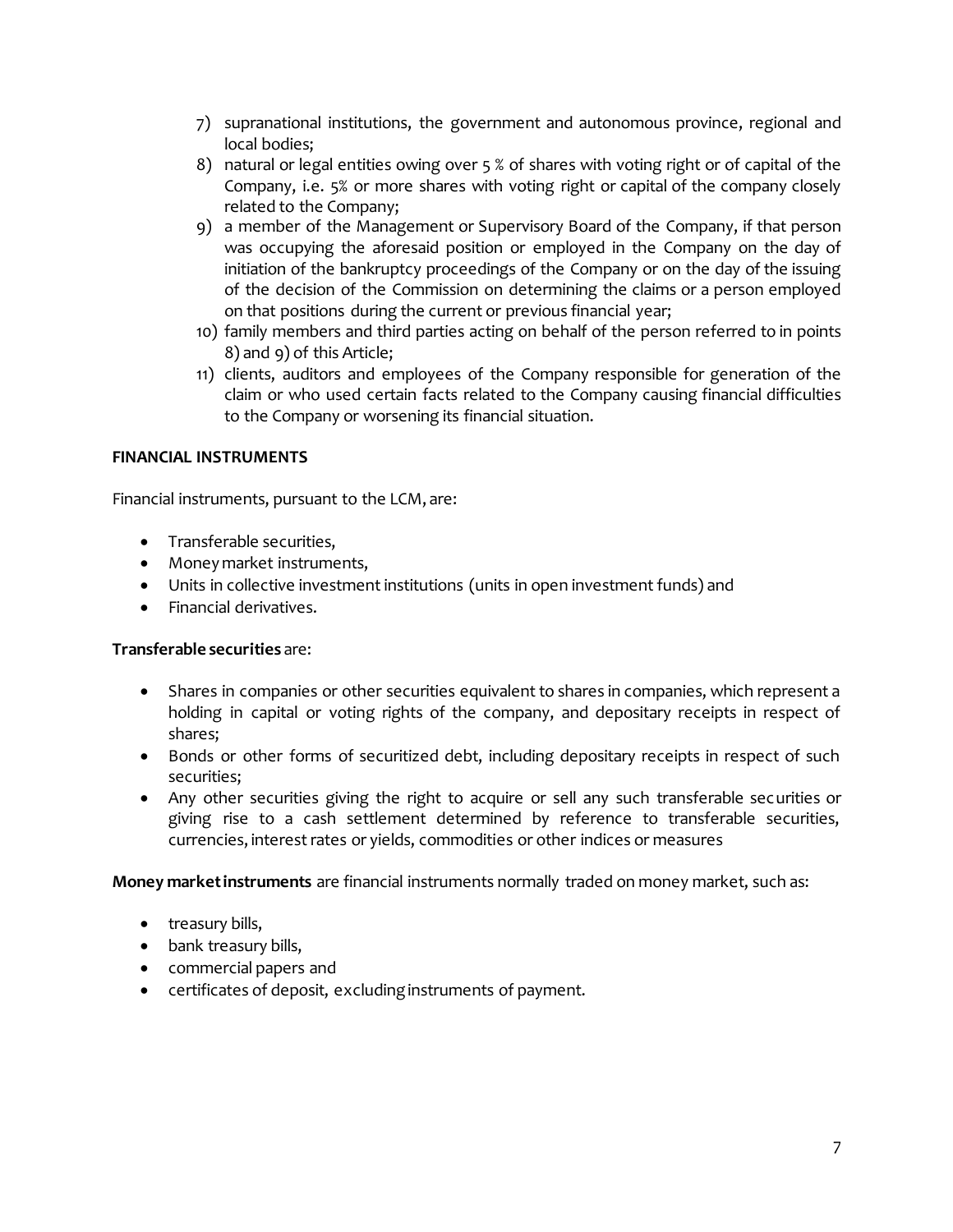#### **Units in collective investment undertakings**

Investment funds are collective investment undertakings in which funds are collected. Collected cash funds are invested in various sorts of assets, in accordance with investment objectives stated in the prospectus, for the purpose of gaining profit and reducing investment risk.

Investment funds can be open, closed and private.

Open investment fund operates on the principle of collecting funds through the issue of investment units and purchase of investment units upon request of member of the fund. Open funds invest in liquid securities whose market value may be determined daily, and investors may invest their assets every day, or withdraw them from the fund.

Closed fund collects funds by selling shares through a public offer. In addition to the securities in which open funds invest, closed funds may invest in real estate as well as companies that are not traded in an organized market, thus being at higher risk than open funds.

Private fund is organized as a limited liability company and such funds have no restrictions while investing. They are intended for experienced investors and the minimum deposit is 50,000 EUR.

Pursuant to the selected investment objective, the funds may be:

- 1. equity growth fund;
- 2. revenue fund;
- 3. balanced fund;
- 4. fund for preservation of asset value.

Proportional accounting unit in total net assets of the investment fund is an investment unit.

When an investor places money in a fund, the investor buys investment units. The number of investment units is obtained by dividing the investment (less the fee for purchase of investment unit) by the value of the investment unit on the day of payment.

Based on the number of investment units, any investor can calculate the value of investment in the fund as a product of the daily value of investment units and the number of units the investor holds.

When investors wish to withdraw their investments from a fund, they can do so by selling their investment units to the fund. The money paid equals the product of the number of investment units and their value on that day, less the redemption fee.

#### **Financial derivatives**

Financial derivatives are derived financial instruments that include:

- options
- futures
- swaps
- forward rate agreements and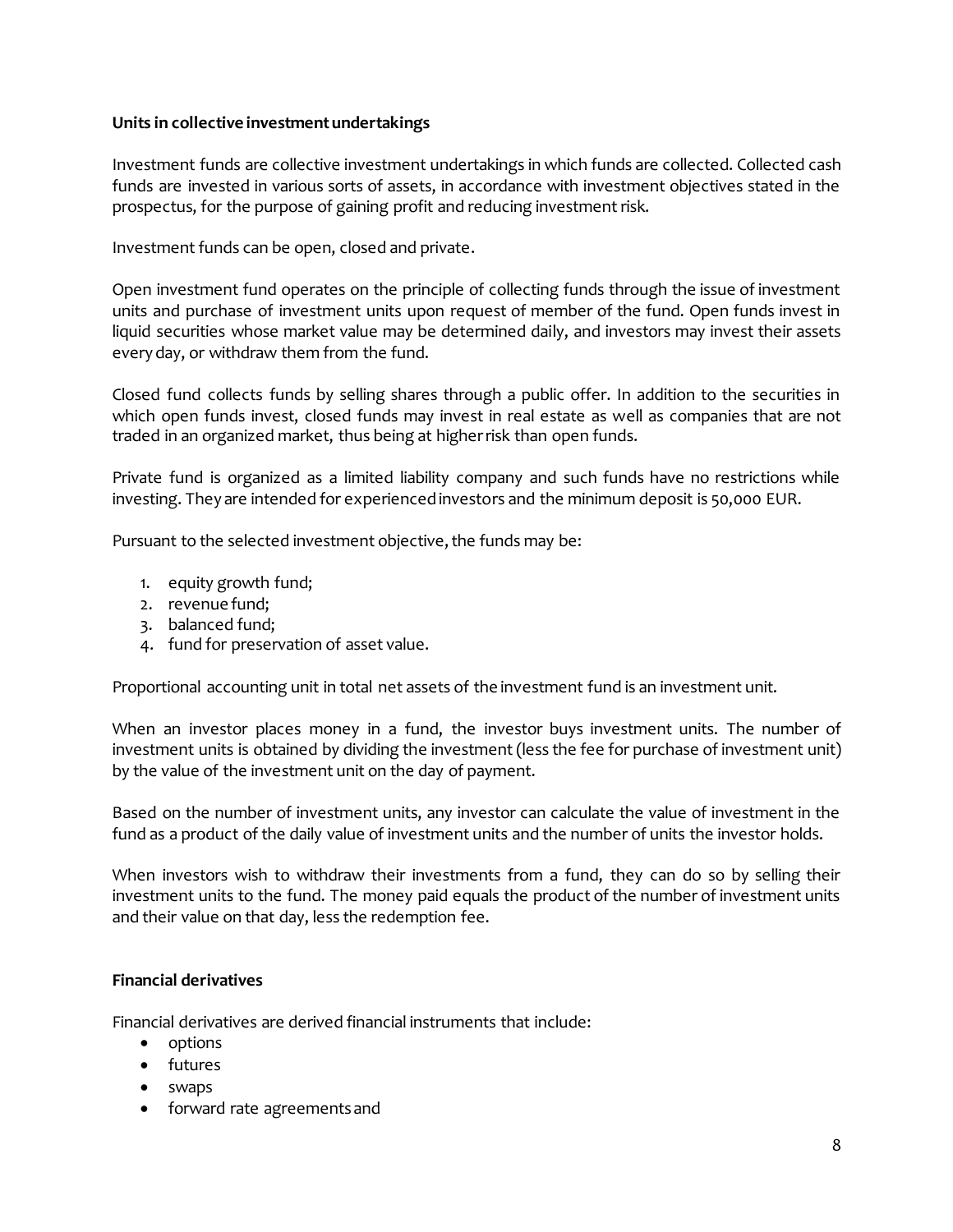• any other derived financial instruments related to securities, currencies, interest rates or yields, or other derivative instruments, financial indices or financial measures which may be settled physically or in cash.

#### **Risks of investing in financial instruments**

Transactions with financial instruments (including purchase and sale of financial instruments) carry certain risks. Risks consist primarily of unexpected changes in prices of financial instruments, inability of the issuer of financial instruments to perform liabilities assumed, imposition of additional liabilities and restrictions to holders of financial instruments by the state, such as tax duties, changes in market liquidity of certain financial instruments and so on.

Prices of financial instruments shall be changed in accordance with market conditions which may be affected by a number of factors, some of which being entirely unpredictable. Also, the performance of liabilities of issuers that emerge from financial instruments may be brought into question or fail in its entirety.

States may amend their tax policies, introduce restrictions to the use of financial instruments, or use other measures that may affect the quality and value of certain financial instruments. Investors are recommended to, in the selection of financial instruments in which they shall invest, adjust the size, structure, maturity and all other elements of liquidity and riskiness of investments in financial instruments in accordance with their current and assumed future financial status, taking into account their own investment experiences. Also, there are certain risks related to telecommunications and other means of connection, availability of certain stock exchanges, inability to perform settlement via the system of Central Securities Depository, other depository institutions and others.

By signing the Contract on performance of brokerage activities and delivery of trading orders, the Client shall confirm that he is aware of risks related to capital market and that the Company has provided him with data and information requested, and that any questions asked in regard to market conditions and financial instruments referred to in the Order have been answered in a satisfactory manner.

Risks of investing in financial instruments may be categorized into general and particular risks that are related to a certain financial instrument. Due to the said categorization, in making decisions to purchase or sell financial instruments the Clients should always take into account the following risks:

- 1. General risks in dealing with financial instruments (FI):
	- risk of reduction of value of FI due to global and/or regional recession;
	- currency risk, or the risk of exchange rate fluctuations;
	- interest rate risk, or the risk of the loss due to changes in interest rates;
	- risk associated with changes in the credit rating of a country, include: the risk that a particular country will not be able to pay its debt, political risk, risk of unexpected regulatory changes affecting capital markets and investor position;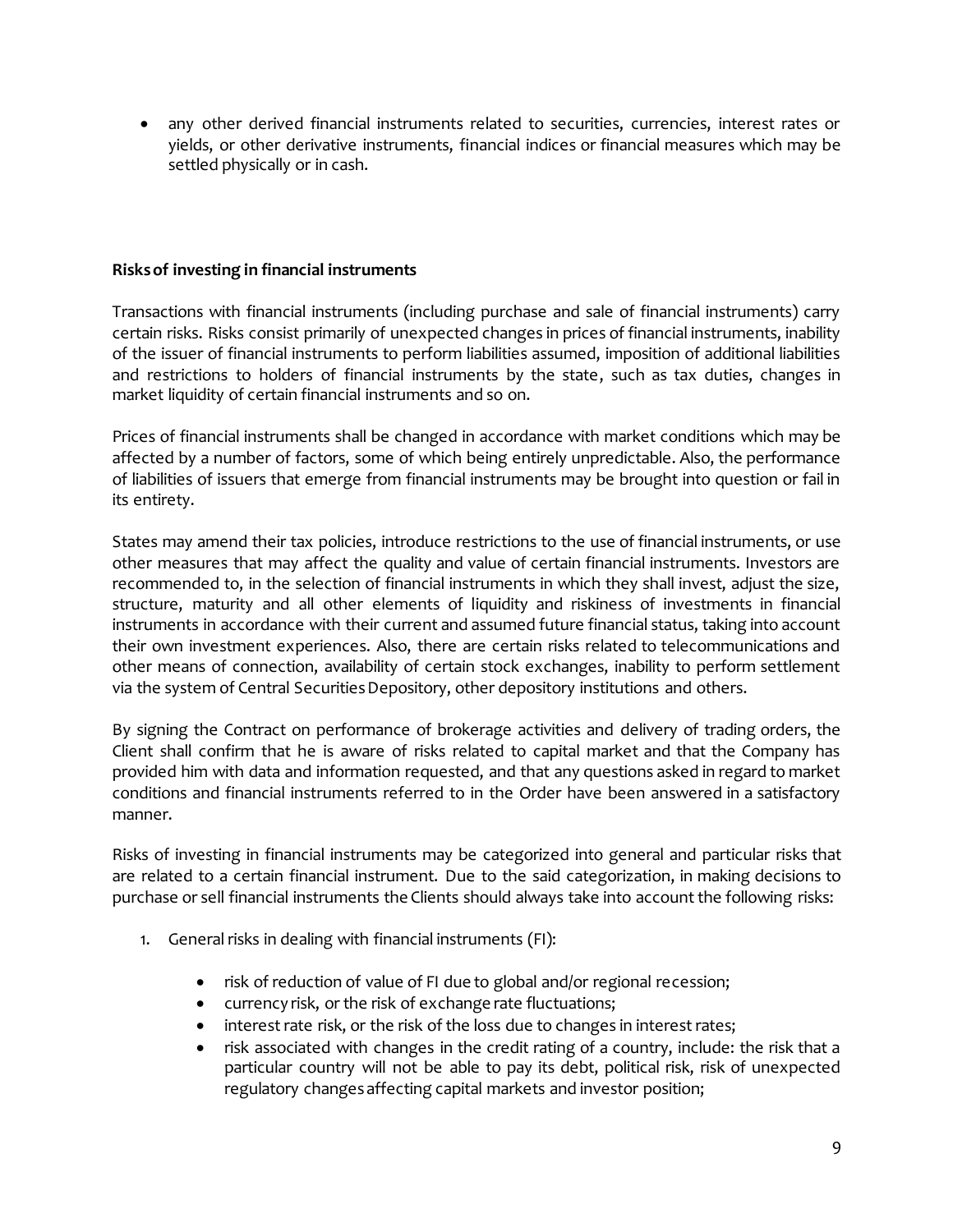- risk of inflation (risk of a drop in the value of financial instruments due to the general increase in prices);
- risk that a financial instrument will not be able to be sold on the secondary capital market due to a decrease in demand or because that the market is inefficient (liquidity risk);
- risk of reduction in the value of a financial instruments due to a falling in the credit rating of an issuer (issuer risk);
- risk of reduction or complete loss of the value of financial instruments due to the bankruptcy proceedings against the issuer of financial instruments (bankruptcy risk);
- risk of changes in value of financial instruments resulting from speculative activities of investors (market psychology risk);
- risk of transfer and convertibility, or risk of inability to transfer and/or convert certain currencies;
- risk of a failure in IT systems and/or the risk of breakdown of communication links between banks, the Central Securities Depository, stock exchange and/or other regulated markets of financial instruments;
- risk of potential loss because of unfamiliarity with or lack of knowledge of the market or trading techniques due to daily trading;
- risk of trading instruments traded on the MTF due to lower requirements related to the level of publicly available information that enable trading under equal conditions for all investors due to the facts that instruments do not have to conform to the requirements prescribed for regulated markets and consequently to lower requirements applicable to issuers of instruments traded on the MTF;
- risk of trading instruments traded on the MTF is greater than the risk of trading instruments traded on other regulated markets.
- 2. Particular risks in dealing with certain FI:
	- $\triangleright$  In operations with shares:
		- market risk, volatility risk, or the risk of a decline in the value of shares due to periodic price movements in the market;
		- yield risk, the risk of the ratio of the market price and dividend payments, or the risk of dividend payments will not be made;
		- bankruptcy or liquidation risk of joint-stock company, can lead to total losses for the Client;
	- $\triangleright$  In operations with bonds:
		- market risk, volatility risk, or the risk of the drop in value due to the usual periodic price movements in the market;
		- risk of changes in the credit rating of the issuer, or the risk that the issuer will not be able to meet its payment obligations under the bond issue;
		- yield risk, the risk of changes in yields due to the selling of bonds before maturity;
		- interest rate risk, the risk of changes in market interest rates relative to interest rates on bonds, for example, if market interest rates rise more than the interest rate on the bonds;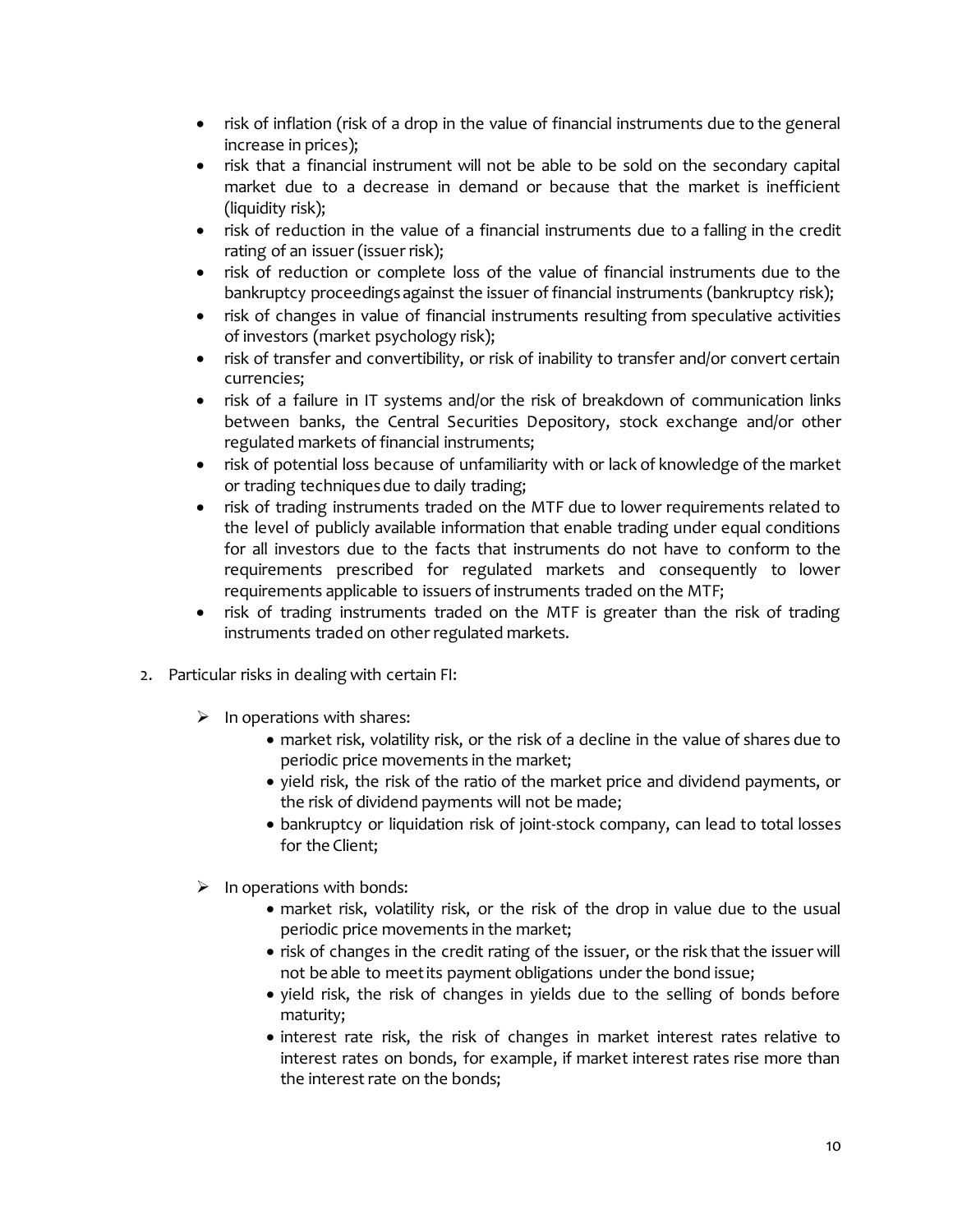- liquidity risk, the risk that the supply and/or demand for a particular bond is reduced or completely disappears, which may result in the lack of usability of the bond;
- currency risk, the risk that the value of bonds that are denominated in one currency or indexed in a particular currency, but which are expressed in another currency, will drop due to changes in the exchange rate of those currencies;
- $\triangleright$  In operations with money market instruments:
	- risk of changes in the credit rating of the issuer, or the risk that the issuer will not be able to meet its payment obligations on the basis of issued financial instruments;
	- liquidity risk, money market instruments generally not quoted in the secondary markets, so there is a chance that an investor will not be able to sell the instrument, but will keep them until maturity;
	- currency risk, the risk that the value of bonds that are denominated in one currency or indexed in a particular currency, but which are expressed in another currency, will drop due to changes in the exchange rate of those currencies;
- $\triangleright$  In trading with open investment fund units:
	- currency risk, the risk that may emerge from the fact that the assets of the fund may consist of funds in different currencies, so that depreciation (exchange rate growth) or appreciation (exchange rate drop) may occur, which could result in an increase or decrease in the value of shares in the fund;
	- market risk, the risk that the fund's assets invested in financial instruments traded on the markets shall drop in value due to the drop of prices on the markets;
	- credit risk, the risk that the issuer in whose assets the assets of the fund were invested cannot fulfill its financial liabilities, leading to a decline in the value of the fund's assets;
	- liquidity risk, the risk that the fund will be unable in case of need of quick sale of financial instruments, to sell financial instruments at a price approximate to fair price, or will be unable to sell the desired quantity of financial instruments;
- $\triangleright$  In trading with financial derivatives:
	- risk of position arising due to changes in value of derivatives in relation to the change in specified interest rate, financial instrument price, commodity price, exchange rate, indices or similar variables;
	- risk of failure to perform settlement and risk of untimely settlement due to which the financial derivative may become worthless;
	- risk of maintaining open positions, or the risk of need of additional charges for the maintenance of coverage due to price changes;
	- risk of premature closure of positions;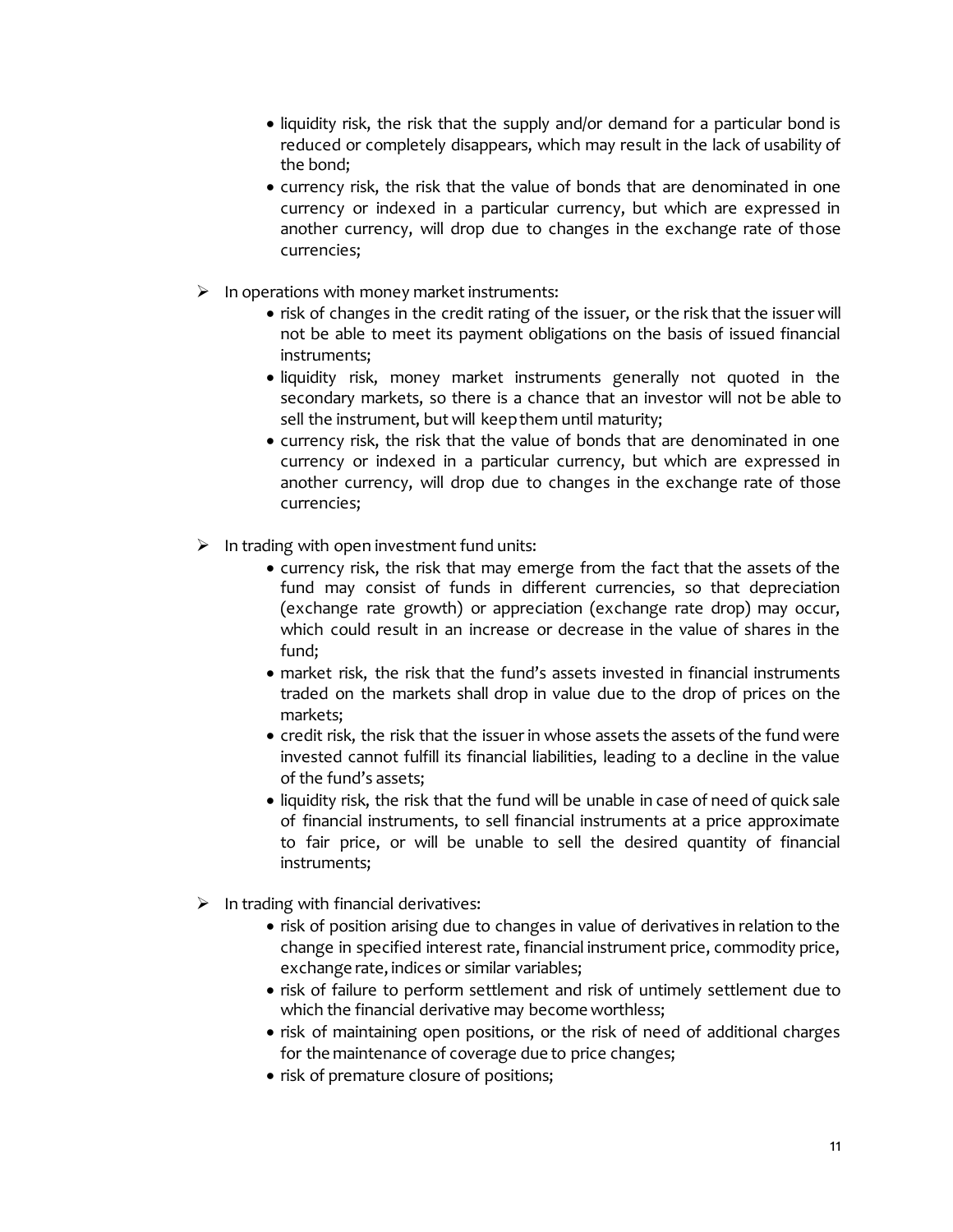• credit risk and settlement risk for instruments that are not traded on the stock exchange.

The Company shall limit its liability only to actual monetary damages emerging as a result of intent and/or gross negligence of the Company or its employees.

The Company shall in no case be liable for losses of the Client caused in respect of occurrence of any of the listed or unlisted risks, as well as indirectly from any declared or undeclared war, political unrest, natural disasters, restrictions or prohibitions pursuant to decisions of the Governments, market rules, rules of regulatory agencies, cessation of trade, strikes, problems and delays in communication and/or information systems, electricity outages, failures of information systems, failures of telecommunication systems, telephone lines, internet connections, overload of telephone lines of the Company, overload of communication lines, which is particularly related to systems of Stock Exchange, CSD and the Company, and settlement and clearing systems (force majeure), losses incurred due to actions and/or omissions of third parties or actions of the Client, tax liabilities and without influence of the Company on the emergence of such loss.

The Company shall not be liable for damages or losses of the Client if the same has not timely notified the Company of the amendment of his contact information, as well as the change of authorized persons or revocation and/or change of representative.

The Company shall not be liable for actions of the Client's representative nor his decisions to purchase and/or sell financial instruments in the name and for the account of the Client.

# **Summary description of the Conflict of Interest Management Policy**

Conflict of interest is any situation in which the Company and/or relevant person are not neutral and objective in relation to the subject of business activity, or when they use their specific position in the provision and performance of investment services and activities, and ancillary services, having professional and/or personal interests that are contrary to the interests of clients.

Relevant person in relation to the Company is:

- 1. person with ownership participation in the Company;
- 2. person in a managerial position in the Company;
- 3. employee of the Company and
- 4. any other individual engaged by the Company for the provision of services within its competence.

Person with whom the relevant person is in a close relationship is:

- 1. spouse or extramarital partner of the relevant person;
- 2. descendants and ancestors in a straight line indefinitely;
- 3. relative to the third level of kinship, lateral relative, including kinship by marriage;
- 4. adoptive parent and adoptive children and descendants of adoptive children;
- 5. guardian and protégés and descendants of the protégés and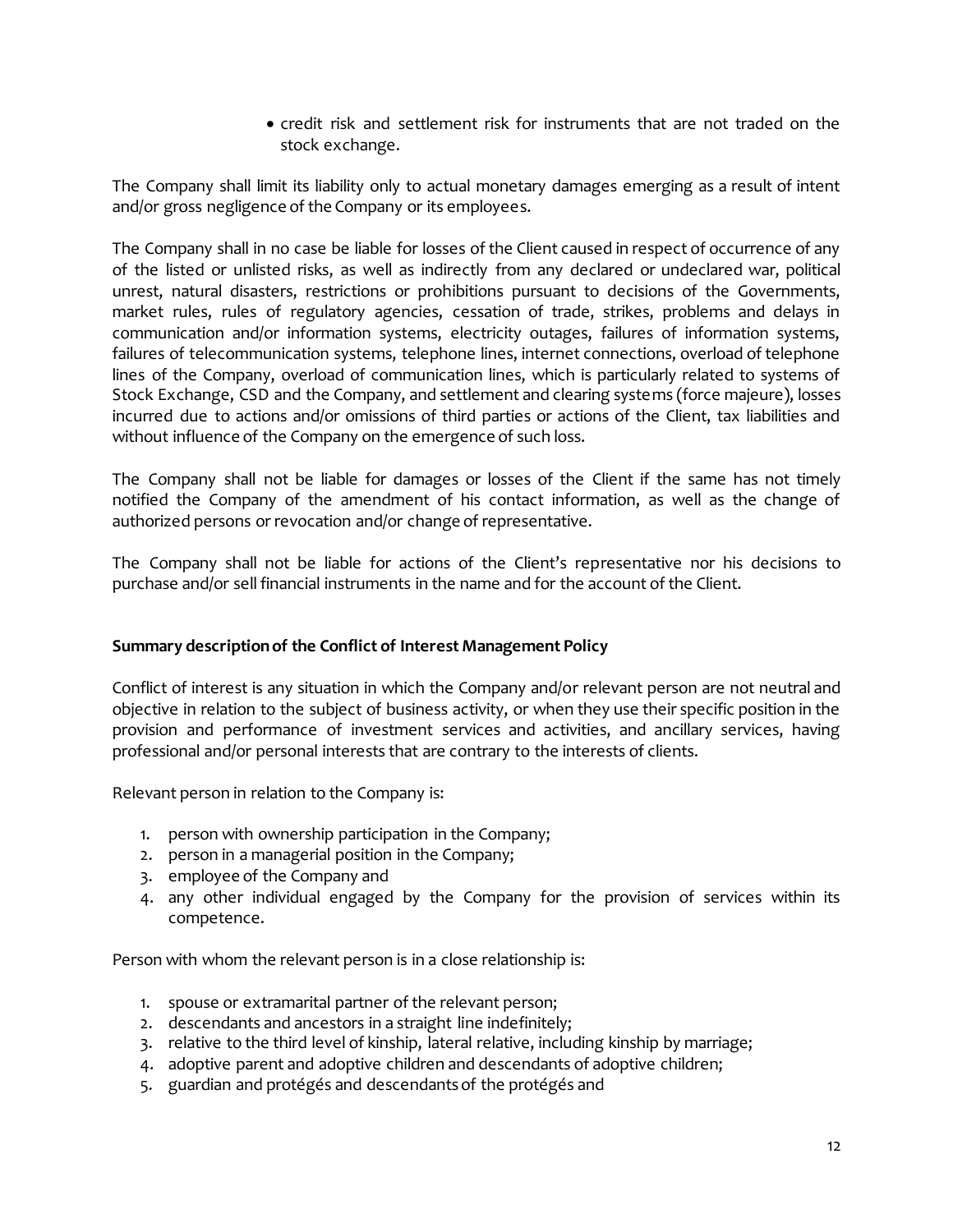6. any other person that has spent at least one year with the relevant person in common household, from the date of personal transaction in subject.

Conflict of interest management is governed by the internal document, Conflict of Interest Management Policy that regulates:

- 1. Operating Rules of the Company;
- 2. Conflict of interests of the Company and/or relevant persons and interests of clients of the Company;
- 3. Conflict of interest among clients of the Company;
- 4. Procedures and measures for prevention of conflict of interests;
- 5. Insider information;
- 6. Professional secrecy and
- 7. Notifying clients regarding conflict of interests.

Situations or circumstances that constitute or may lead to conflict of interests, whether as a result of performance of tasks or other reasons are:

- 1. The Company and/or relevant persons may obtain financial gain or avoid financial loss to the detriment of the client;
- 2. The Company and/or relevant persons have an interest in on benefit from the results of service provided to the client or transaction made for the account of the client, that is different from interests of the client;
- 3. The Company and/or relevant persons have a financial or other motive that suits the interests of other client or group of clients to the detriment of the interests of the client and
- 4. The Company and/or relevant persons are engaged in the same business activities as the client.

In order to prevent conflict of interests the relevant persons shall act in accordance with the following objectives and operating policy:

- 1. Expertise and diligence in the performance of activities with financial instruments;
- 2. Responsibility in communication with the clients;
- 3. Avoidance of conflict of interests and reporting any suspicion in the existence of conflict of interests;
- 4. Responsibility and transparency in personal transactions of financial instruments and
- 5. Cooperative relationship with relevant institutions.

Employees of the Company that directly perform activities with financial instruments shall protect clients in accordance with good business practice and must not abuse their incompetence and lack of business knowledge in order to obtain personal benefits, and also shall avoid provision of information and opinions that may be construed as making investment recommendations to the client.

The Company in the course of its business may not take any actions and activities to achieve material or financial interests to the detriment of the assets of the Company's clients, nor may in the course of its business put the interests of the Company before the interests of its clients.